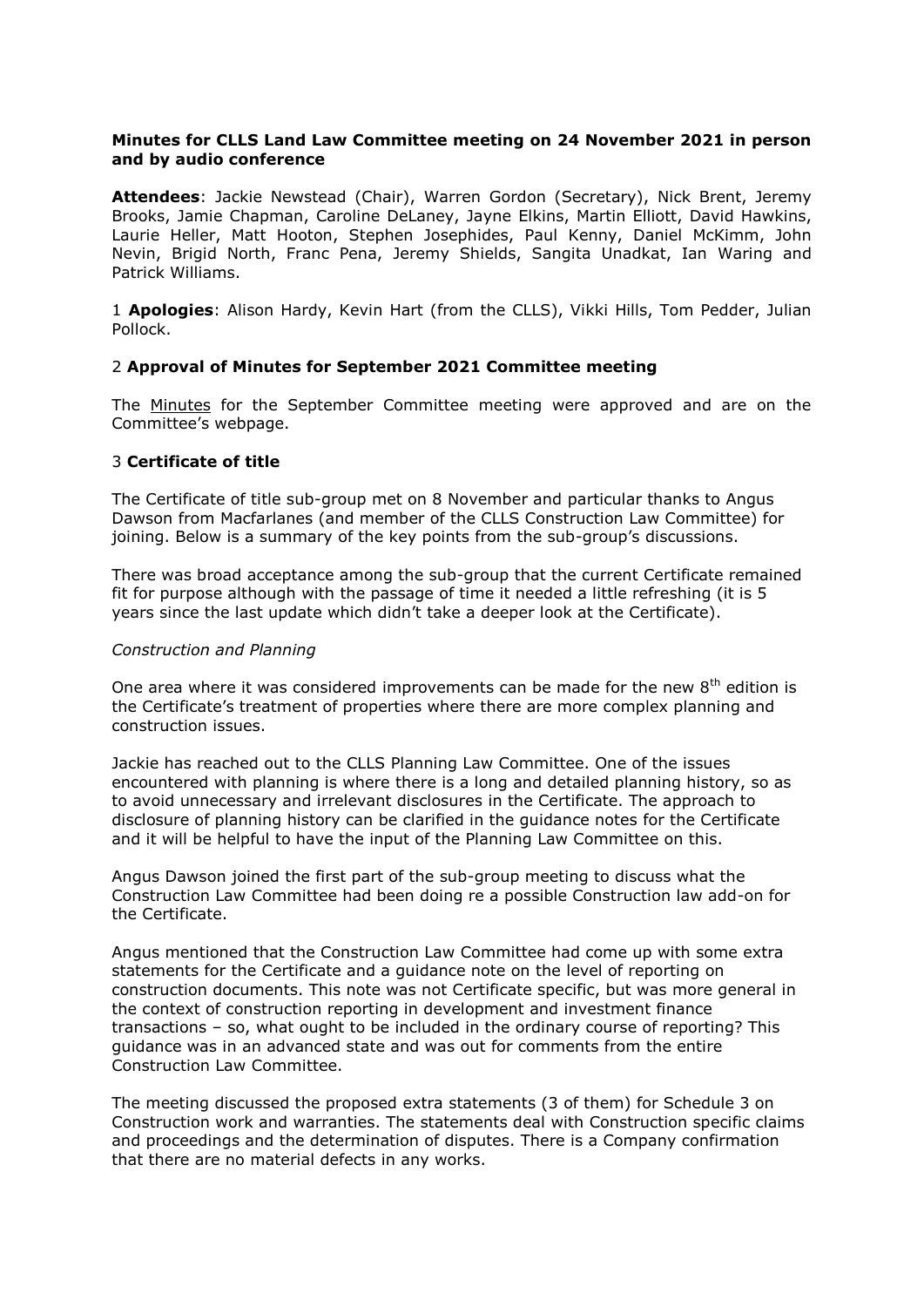Paragraph 24.1 of Schedule 3 currently refers to a Company confirmation that no buildings or other structures on the Property have been erected or been subject to extension or major alteration within the 6 years prior to the date of the Certificate. The proposal of the Construction Law Committee was to increase the 6 years to 12 years, reflecting what construction lawyers normally expect to see when doing due diligence. They also propose removing the word "major" and the accompanying guidance would explain how to approach which alterations should be reported on and the degree of reporting.

The sub-group will look at the construction committee's note before changing anything, but a solution being considered is to:

(i) extend to 12 years as that's consistent with the existing requirement to disclose any warranties/TPR (which will usually be for 12 years) and is generally what people do; (ii) replace the word "major" with "material" (while the word "major" may sometimes be inappropriate (for example, there can be an alteration that is minor but still material), the sub-group considered that the word alteration needed qualification with "material", otherwise all alterations would have to be disclosed however immaterial); and (iii) expand the guidance as to what might be considered appropriate levels of reporting in different situations and how to interpret "material" i.e. in terms of proportionality taking account of time (since the alteration was made) and value (possibly by reference to a quantum sum) thresholds and the nature of the transaction. Significant construction work may merit a separate construction report.

## Actions:

Angus kindly agreed to circulate the guidance and statements to the sub-group.

Jackie to follow up with the Planning Law Committee.

## *Schedule 5*

There was a further discussion at the sub-group meeting about whether the Schedule 5 statements should be significantly streamlined (as had been suggested by at least one correspondent) to make it easier and more cost-effective to produce the Certificate.

While the Committee should be mindful of the pricing of Certificates, to make a significant reduction in the nature of the statements would undermine the confidence that recipients of the Certificate have in its contents. Schedule 5 is intended to reflect the key attributes of the institutionally acceptable lease (hence the move to make them better reflect the Model Commercial Leases) and to materially shorten them removes a key raison d'etre of the Certificate. And in some ways if the statements were made much more basic, they may be equally excessively disclosed against because much of the detail is missing and then the concern returns about the cutting and pasting of lease provisions into the Certificate (which was the whole reason that the standard statements were introduced).

If there are opportunities to reduce the length of the statements, then the Committee will look to do this, but the point of the statements was not just about those points going to the value of the Property, but also practical issues related to the Property (while acknowledging at the same time that the Certificate is not an ideal management tool).

The guidance should continue to emphasise the usefulness of the CLLS (short-form) report on title for lower value properties/ those with less importance in the context of the overall transaction. The guidance for the new edition should also allow for the possibility of including the Letting Documents schedule from the short-form report in the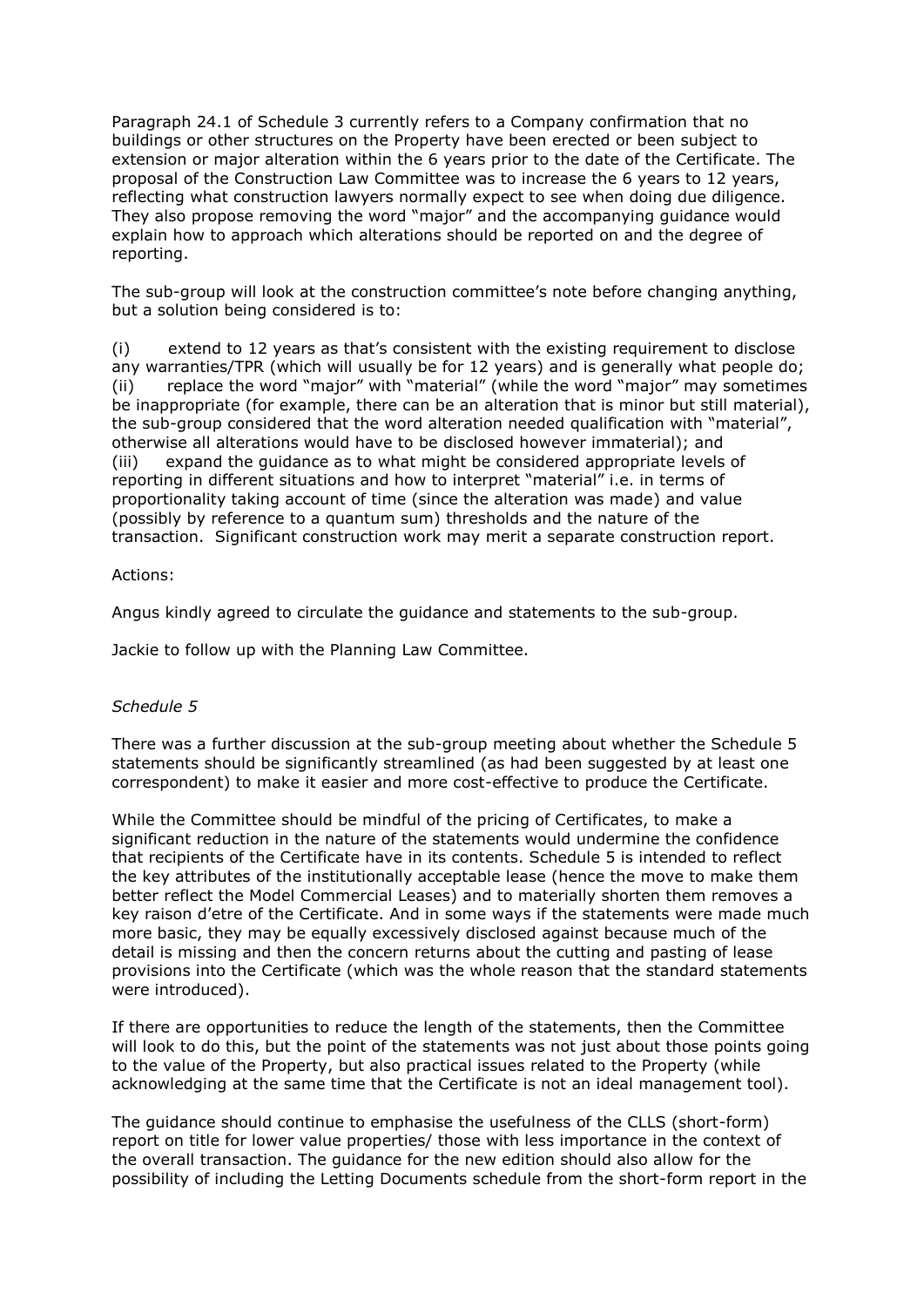Certificate in place of Schedule 5 where appropriate in view of the properties and transaction and agreed between the parties.

#### *Residential/Mixed use statements*

Brigid North and Sangita Unadkat were thanked for their suggested statements for the Certificate for residential/mixed use property.

It was felt by the sub-group that some of the statements were quite subjective and it would be difficult for the Company or the certifying solicitors to confirm for example that Part 1 (Tenants' Rights of First Refusal) of the Landlord and Tenant Act 1987 does not apply to the Property. Instead, it was suggested that the statement could be broken down into more easily provided factual information or Company confirmations such as less than half the internal floor area of the building (disregarding common parts) is occupied for residential purposes; or the number of flats held by qualifying tenants do not exceed 50% of the total number of flats in the building. If there is no disclosure against such statements, the recipient knows that the section 5 right cannot apply. If there is a disclosure, the Act needs to be considered further. The sub-group also considered that there should perhaps be a Company confirmation that it has not received a s5 notice; nor the relevant notices for collective enfranchisement and right to manage.

It was considered that a preamble would be helpful to make it clear that these statements are there to assist with ascertaining whether the relevant statutory rights apply, and the Certificate guidance can also address this.

#### Actions:

Brigid and Sangita will kindly consider what if any changes need to be made to the residential/mixed use statements.

Earlier discussions had mentioned the possibility of a new Schedule to cover a long term residential lease at a premium, based on Schedule 4 with changes – while this topic was not discussed at the meeting, thoughts on this are welcomed.

## *Other Points on the Certificate front-end*

Clause 1.6: the provision currently states that where there are multiple Addressees, the aggregate liability of the certifying firm is no greater than the liability if the Addressee had been a single person. A correspondent had raised an issue about how this provision operates if the Addressees had different claims, for example, because one had senior debt and another mezzanine. The sub-group's view was that this provision was to do with protecting the certifying firm, not working out the quantum of particular Addressees' claims and that in practice the Addressees' interests would likely be amalgamated into a single number to determine the loss and then the liability cap would be applied.

1.8 The provision excluding liability for individual partners etc. A correspondent had highlighted that this provision could be clearer if the Certificate was being given by a law firm partnership. The sub-group agreed and said that 1.8 in the new edition will likely have a qualification that this exclusion is not intended to relieve any firm that is a partnership from liability in relation to the giving of the Certificate.

4.3 The sub-group agreed that this provision did not adequately cater for a transaction that involved the sale of shares in the Company. There will, therefore, be an alternative clause 4.3 for a share sale and, as a consequence, the confirmation letters and other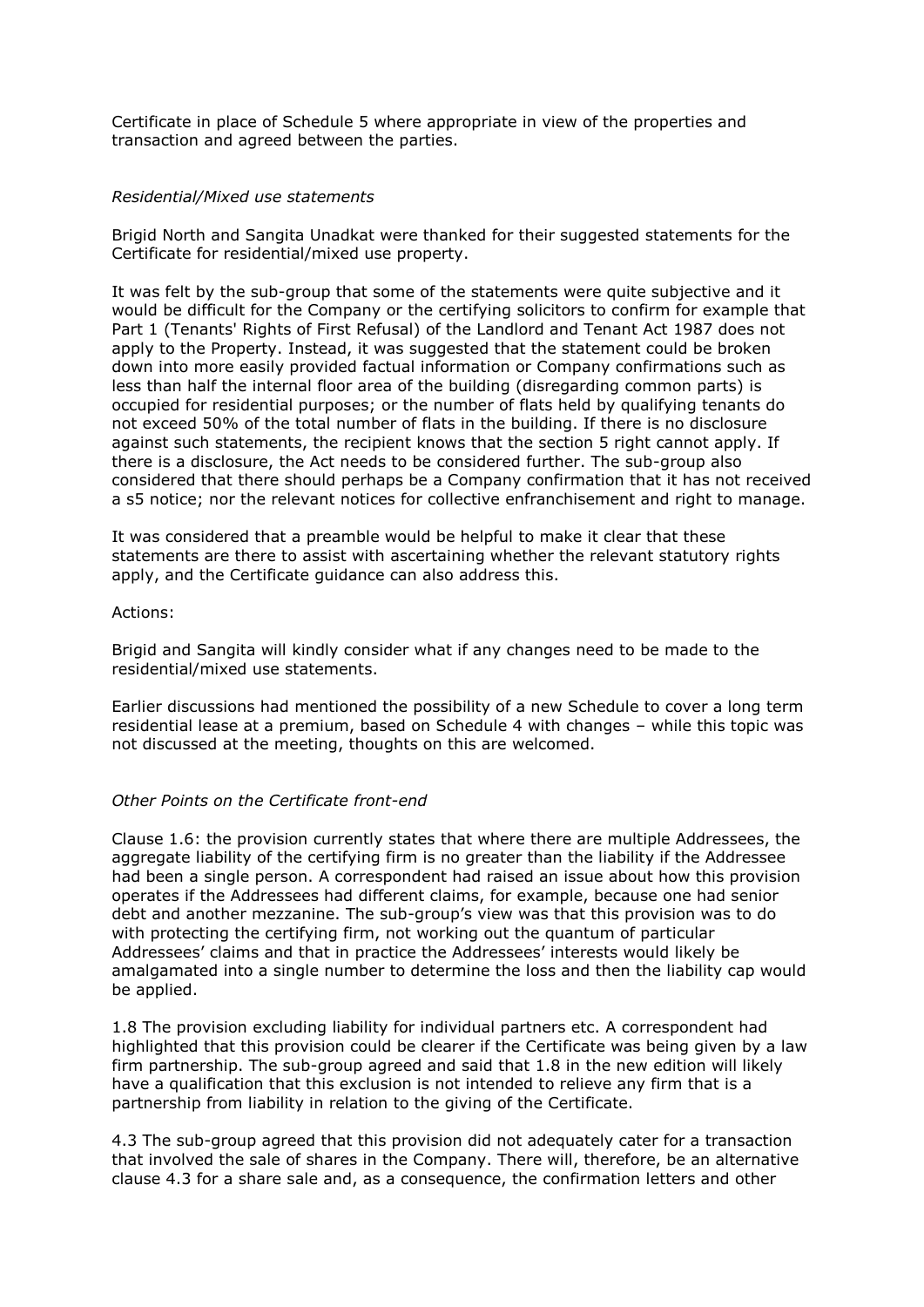supplemental Certificate documents may need to be tweaked (or alternatives produced for a share sale).

General Actions and Next steps

The next meeting of the Certificate sub-group will take place in the  $2^{nd}/3^{rd}$  week of January 2022. David Hawkins has kindly provided some comments on the Certificate and Warren Gordon will go through those and circulate a revised version for the sub-group to consider.

# 4 **Pandemic related drafting**

In the light of the recent London Trocadero v Picture House Cinemas case (which seems to be following the general approach of the courts) and, in particular, the court holding that no rent suspension clause should be implied into the lease in that instance, it seems likely that there will be some requests for pandemic related drafting in leases.

However, the experience of Committee members is that while pandemic related drafting is sometimes encountered for retail/hospitality lettings, overall for all lettings requests for pandemic related drafting are only encountered in a minority of cases. The Committee does not intend to produce any suggested drafting.

## 5 **Impact of Supreme Court judgment in [Harcus Sinclair LLP and another v Your](https://eur02.safelinks.protection.outlook.com/?url=https%3A%2F%2Fwww.supremecourt.uk%2Fcases%2Fdocs%2Fuksc-2019-0098-judgment.pdf&data=04%7C01%7Cwarren.gordon%40cms-cmno.com%7Cc2e9f45bee864b11eb5e08d96193ea12%7C8ddab29711af4f76b704c18a1d2b702f%7C0%7C0%7C637648110926601776%7CUnknown%7CTWFpbGZsb3d8eyJWIjoiMC4wLjAwMDAiLCJQIjoiV2luMzIiLCJBTiI6Ik1haWwiLCJXVCI6Mn0%3D%7C1000&sdata=KbHjx%2BBwSlONj7874j0gSk0XNi8RnQXo4auKKgynsvY%3D&reserved=0)  [Lawyers Ltd \[2021\] UKSC 32](https://eur02.safelinks.protection.outlook.com/?url=https%3A%2F%2Fwww.supremecourt.uk%2Fcases%2Fdocs%2Fuksc-2019-0098-judgment.pdf&data=04%7C01%7Cwarren.gordon%40cms-cmno.com%7Cc2e9f45bee864b11eb5e08d96193ea12%7C8ddab29711af4f76b704c18a1d2b702f%7C0%7C0%7C637648110926601776%7CUnknown%7CTWFpbGZsb3d8eyJWIjoiMC4wLjAwMDAiLCJQIjoiV2luMzIiLCJBTiI6Ik1haWwiLCJXVCI6Mn0%3D%7C1000&sdata=KbHjx%2BBwSlONj7874j0gSk0XNi8RnQXo4auKKgynsvY%3D&reserved=0) on the giving of undertakings by LLPs**

There has been no further publicity from the Law Society/SRA on the implications of the Harcus Sinclair case and the Committee hopes to work with the Law Society further on this.

## 6 **Commercial Rent (Coronavirus) Bill and new Code of Practice for COVID rent arrears**

The Government has [announced](https://www.gov.uk/government/news/new-laws-and-code-to-resolve-remaining-covid-19-commercial-rent-debts) (the following contains public sector information licensed under the [Open Government Licence v3.0\)](https://www.nationalarchives.gov.uk/doc/open-government-licence/version/3/) that a new [Code of Practice](https://www.gov.uk/government/publications/commercial-rents-code-of-practice-november-2021) will be introduced (applying across the UK and replacing the previous 'Code of Practice for commercial property relationships'), providing landlords and tenants with a process for settling outstanding COVID rent arrears for commercial property. The Code sets out that, in the first instance, tenants unable to pay in full should negotiate with their landlord in the expectation that the landlord waives some or all of those rent arrears where they are able to do so. The Code signposts tenants and landlords to forms of alternative dispute resolution, such as mediation, if they wish to pursue this. It is not clear what penalties if any there will be for non-compliance with the Code.

The intention is that from **25 March 2022** (commercial tenants are protected from eviction until 25 March 2022), new laws introduced in the [Commercial Rent](https://bills.parliament.uk/bills/3064)  [\(Coronavirus\) Bill](https://bills.parliament.uk/bills/3064) (applying to England and Wales) will establish a legally-binding arbitration process for commercial landlords and tenants who have not already reached an agreement following the principles in the Code. Subject to Parliamentary passage, this will come into force next year. The Bill will apply to commercial rent debts related to the mandated closure of certain businesses (such as pubs, gyms, restaurants and nonessential retail), in full or in part, from March 2020 until the date restrictions ended for their sector. Debts accrued at other times will not be in scope. The result of the arbitration process will be a legally-binding agreement that the landlord and tenant must adhere to, resolving rent arrears disputes. The arbitrator could postpone, reduce or write off the arrears. A key test will be the viability of the tenant's business versus the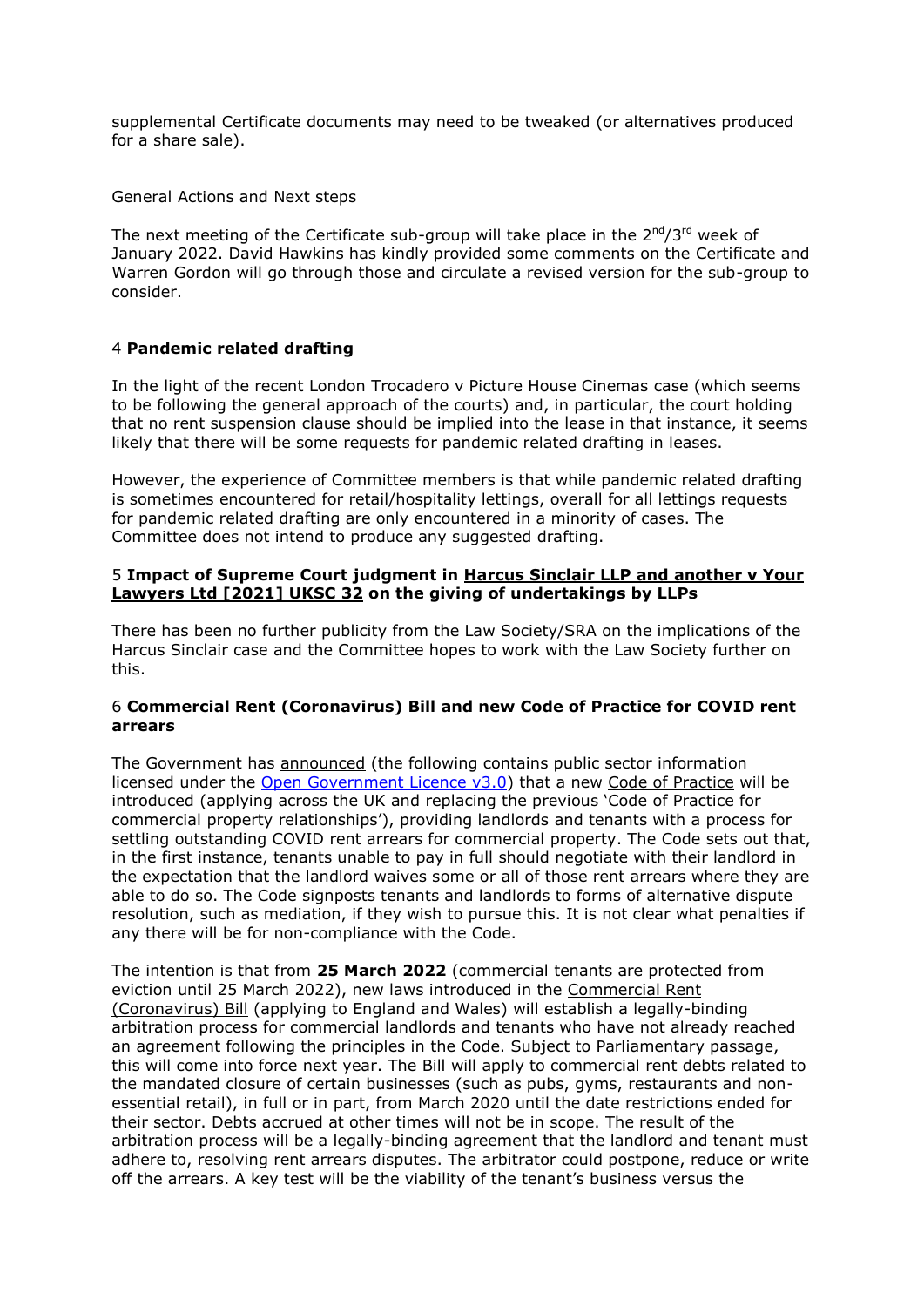landlord's solvency. The window to apply for arbitration will be 6 months from the date that the legislation comes into force, with a maximum time frame to repay of 24 months. The legal arbitration process will be delivered by private arbitrators in accordance with guidelines set out in the legislation.

The Government is also protecting commercial tenants from debt claims, including County Court Judgements (CCJs), High Court Judgements (HCJs) and bankruptcy petitions, issued against them in relation to rent arrears accrued during the pandemic. This measure will provide further protection to businesses which had to close and accumulated debts during the pandemic, while protections from forfeiture for business tenancies are in place under the Coronavirus Act 2020.

## 7 **APSL/LPSLG sub-group's papers on deeds in the light of e-signing / Mercury**

Warren provided some comments on the paper to the APSL/LPSLG group.

The Committee had a more detailed discussion about the paper and expressed some concern that if the proposed deeds schedule in the paper was widely used, it could create a precedent or expectation among firms that if such a schedule was not used, this may be regarded as an issue. The Committee was concerned about the potential extra work involved in creating the schedule and it was considered that this could be dealt with in a more straightforward way. Asking firms to retain emails in relation to the signing process (for example for the Mercury process) is not practical and again a precedent should not be set that there needs to be this audit trail otherwise there is an issue.

The Committee will consider the paper's suggested changes for the Certificate of title and Borrower's solicitor's undertakings document and thanked the group for suggesting them.

## 8 **Residential Property Developers Tax**

The tax will be levied on companies which are within the scope of corporation tax; and undertake "residential property development activities".

The Finance Bill includes the Residential Property Developers Tax legislation. A key announcement was the announcement of the RPDT rate (4%) and the annual RPDT-free allowance (£25 million).

Build-to-rent investors are removed from the scope of the tax – the broad requirement is that the developer holds land as trading stock.

Student accommodation is carved out from the definition of "residential"; and non-profit housing companies, and their wholly owned subsidiaries are also excluded.

## 9 **Queries raised on Borrower's solicitor's undertakings document**

This is deferred to the next meeting.

## 10 **Residential leasehold reform – implications of Leasehold Reform (Ground Rent) Bill**

The Bill continues to make its way through Parliament. No precise date is as yet known as to when the legislation will come into force.

The legislation will restrict ground rents on newly created long residential leases (with certain exceptions) to a token one peppercorn per annum, effectively restricting ground rents to zero financial value and thereby making leasehold ownership more affordable to